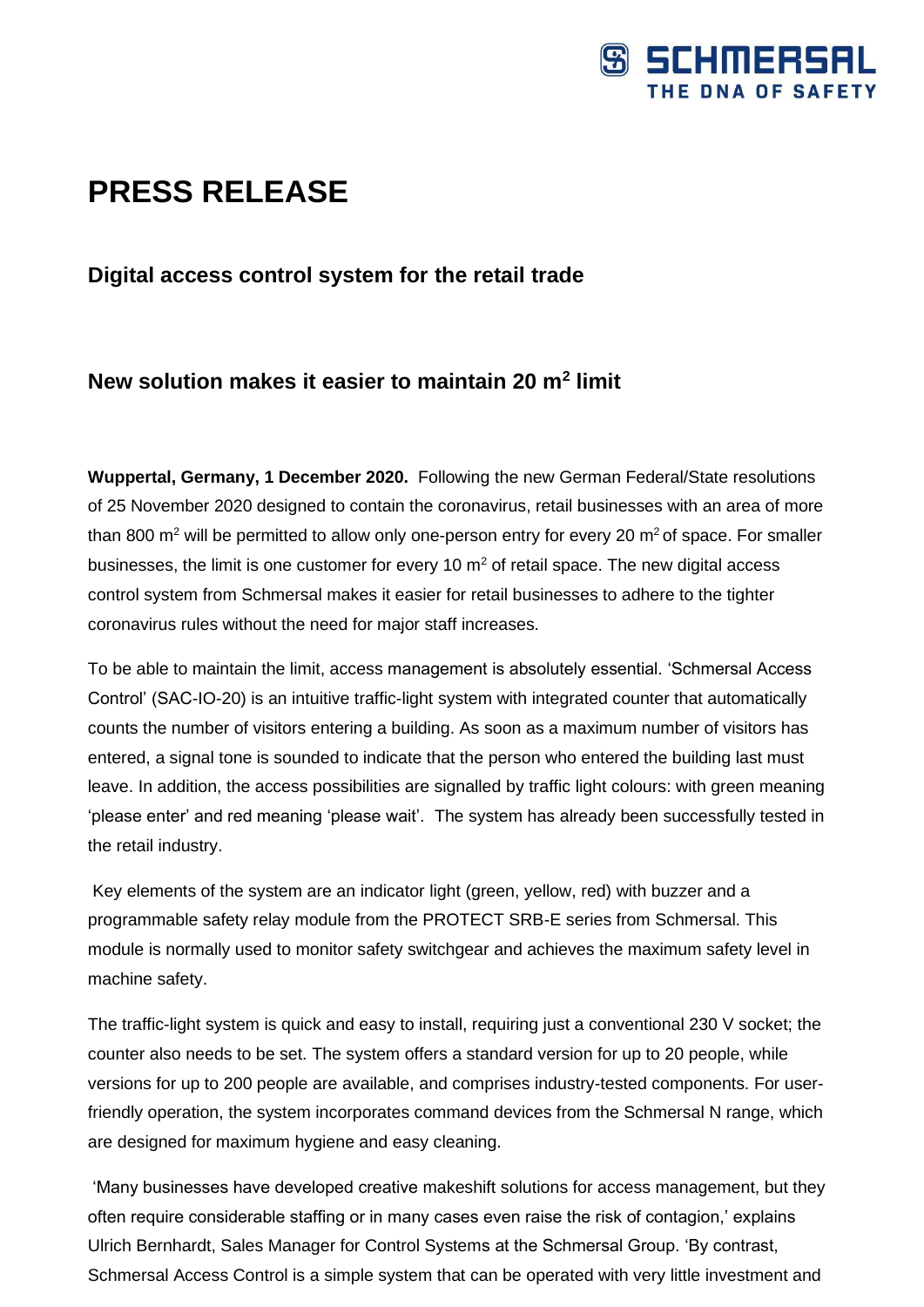

few staff. We have put our experience in safety systems into the development of the system. For decades, Schmersal has been working to ensure that people are protected from health hazards in their working environment.'

#### **Photo in print quality for download:** jpg format:

[products.schmersal.com/media/images/PHO\\_PRO\\_PRE\\_kshcf04\\_SALL\\_AINL\\_V1.jpg](https://eur03.safelinks.protection.outlook.com/?url=http%3A%2F%2Fproducts.schmersal.com%2Fmedia%2Fimages%2FPHO_PRO_PRE_kshcf04_SALL_AINL_V1.jpg&data=04%7C01%7CSBloemker%40schmersal.com%7C6921d2930621456789c808d8951354f8%7C5bba174727094b46a3319a4c23a8a7b6%7C1%7C0%7C637423257542576082%7CUnknown%7CTWFpbGZsb3d8eyJWIjoiMC4wLjAwMDAiLCJQIjoiV2luMzIiLCJBTiI6Ik1haWwiLCJXVCI6Mn0%3D%7C1000&sdata=ezrBKJHPeXn1VVR3jtUtAflpmtxjqqijzc71urUR7R0%3D&reserved=0)

eps format:

[products.schmersal.com/media/images/PHO\\_PRO\\_PRE\\_kshcf04\\_SALL\\_APR\\_V1.eps](https://eur03.safelinks.protection.outlook.com/?url=http%3A%2F%2Fproducts.schmersal.com%2Fmedia%2Fimages%2FPHO_PRO_PRE_kshcf04_SALL_APR_V1.eps&data=04%7C01%7CSBloemker%40schmersal.com%7C6921d2930621456789c808d8951354f8%7C5bba174727094b46a3319a4c23a8a7b6%7C1%7C0%7C637423257542586076%7CUnknown%7CTWFpbGZsb3d8eyJWIjoiMC4wLjAwMDAiLCJQIjoiV2luMzIiLCJBTiI6Ik1haWwiLCJXVCI6Mn0%3D%7C1000&sdata=yG%2FXXE36PvzGqyNsRlGYvi0JvgcGy004SqT63og9I3A%3D&reserved=0)

#### **Image caption:**

The new digital access control system from Schmersal makes it possible to comply with the coronavirus limits in retail without considerable staff expenditure.